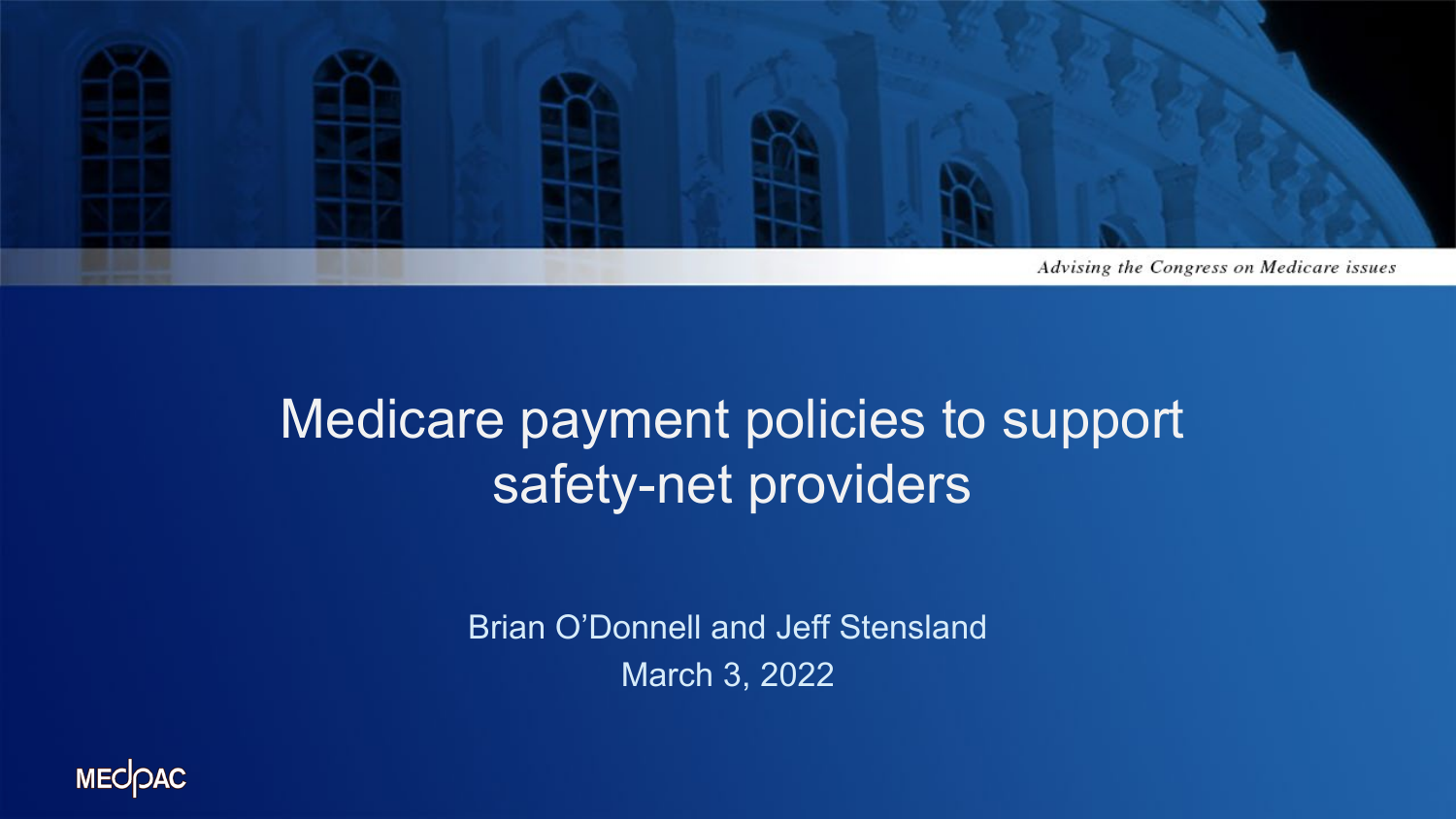#### Motivations for examining safety-net providers

- **House Committee on Ways and Means request to study** access for vulnerable beneficiaries
- Ongoing concerns about the financial stability of safety-net providers
- Need to balance support of providers with fiscal responsibility
	- Large, across-the-board payment updates would be costly
	- Targeting new funding to safety-net providers may be more efficient

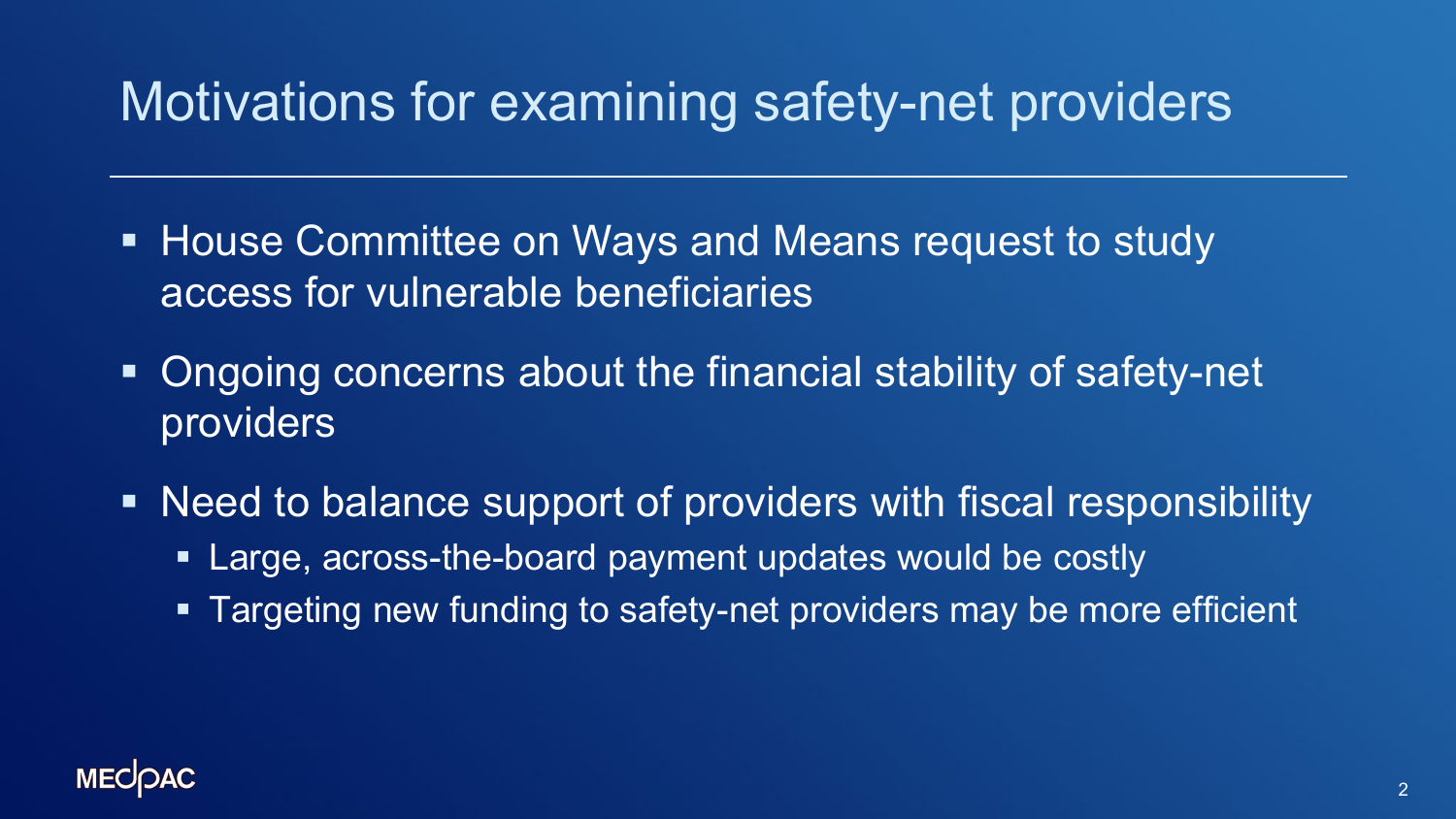#### Today's session

- Revised framework for identifying safety-net providers and deciding whether new Medicare funding is warranted
- Expanded definition of low-income beneficiaries
- Updated analyses of safety-net hospitals
- Commissioner feedback and discussion of next steps

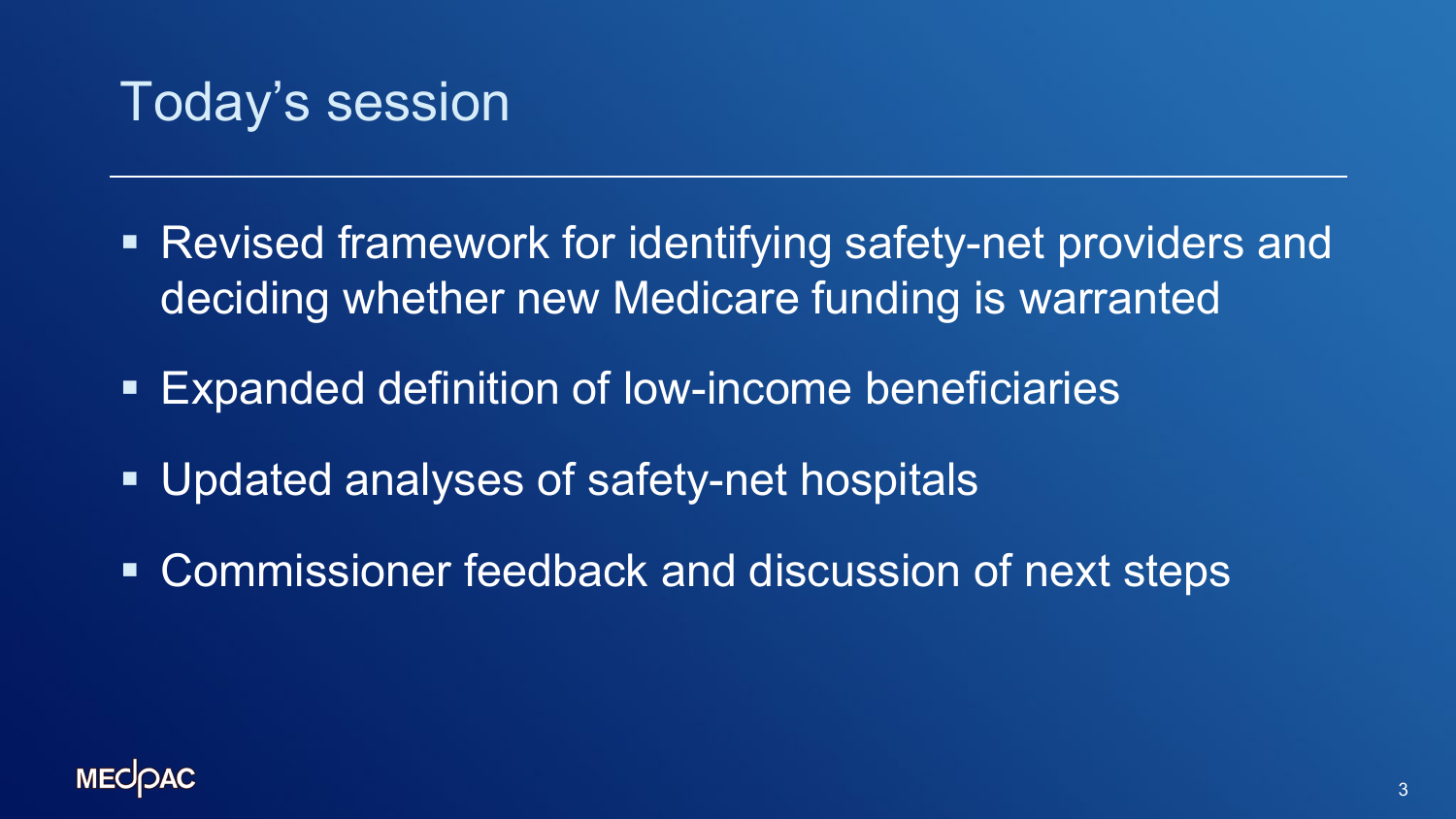#### Framework for identifying safety-net providers and deciding whether new Medicare funding is warranted

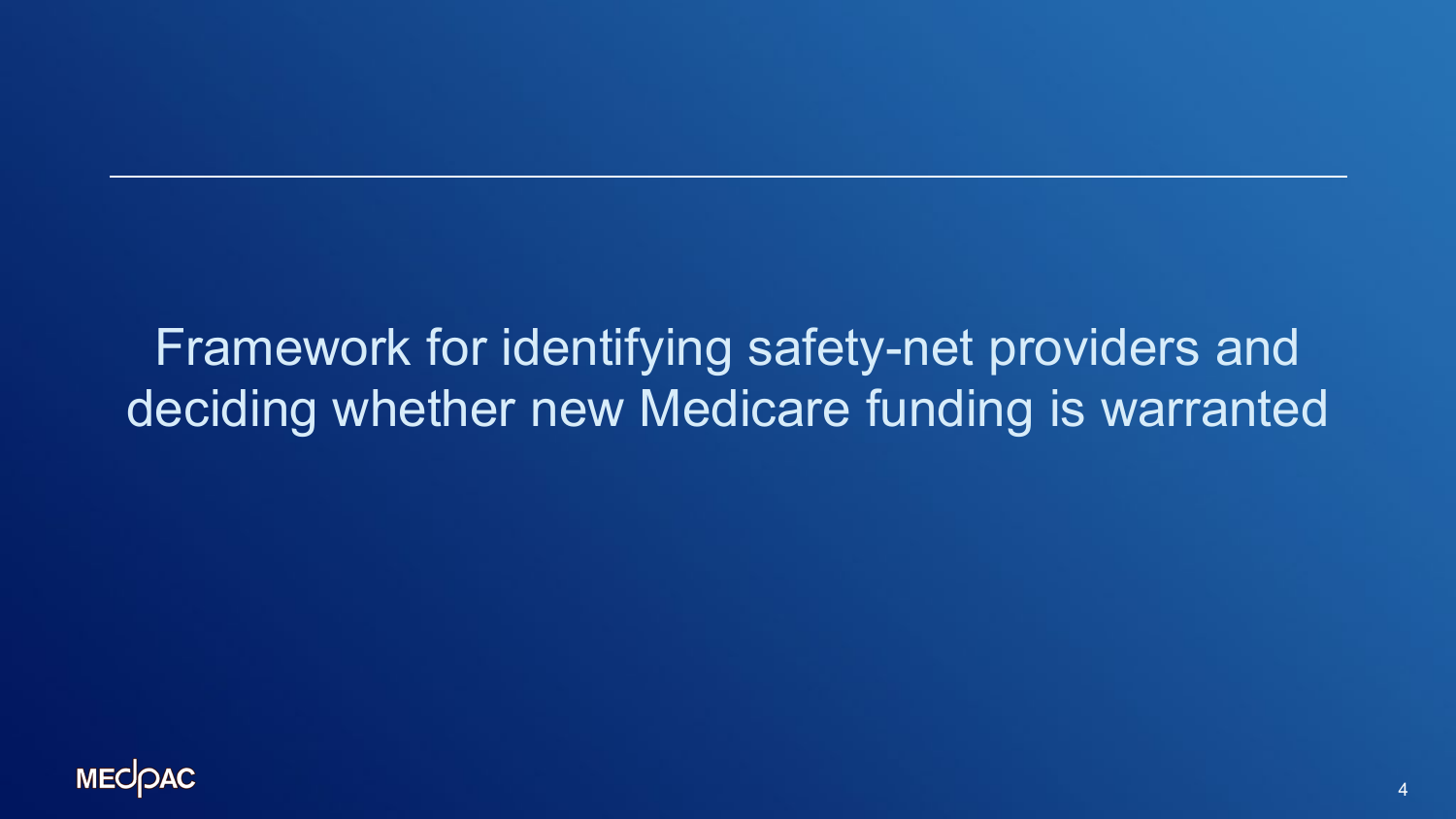#### Overview of safety-net provider framework

- Based on commissioner feedback, we define safety-net providers based on the characteristics of their patients
- **Revised framework has two distinct steps** 
	- **Indentifying safety-net providers**
	- **Deciding whether new Medicare funding is warranted**
- **Firamework allows us to broadly identify safety-net** providers while recognizing that new Medicare funding is not warranted in all situations

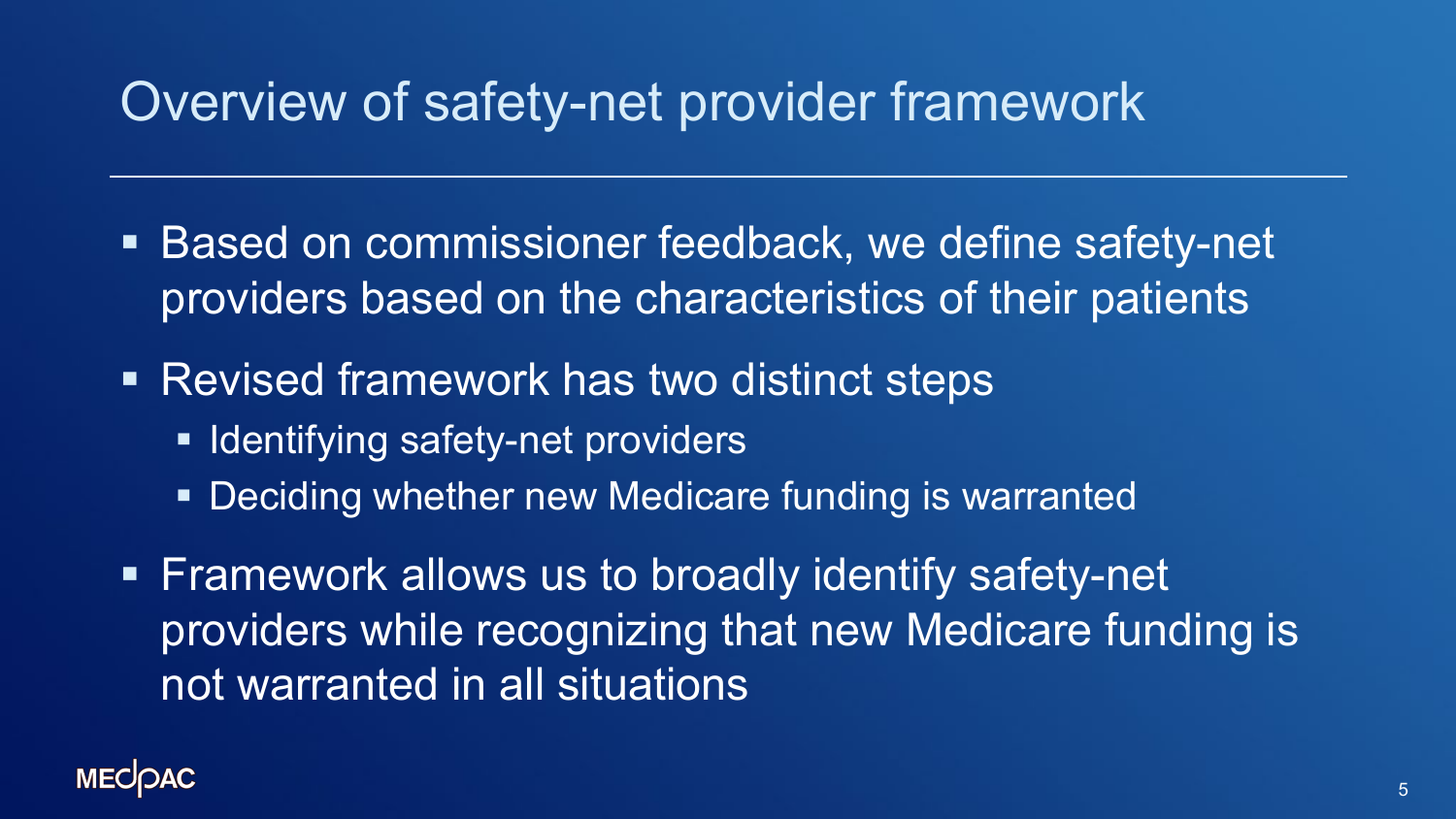#### Framework (step 1): Identifying safety-net providers

- Safety-net providers are those who treat a disproportionate share of:
	- Medicare beneficiaries who have low incomes and are less profitable than the average beneficiary, or
	- the uninsured or those with public insurance that is not materially profitable
- Providers who treat a disproportionate share of such patients could be financially challenged, which could lead to negative outcomes for beneficiaries (e.g., access issues, lower quality)

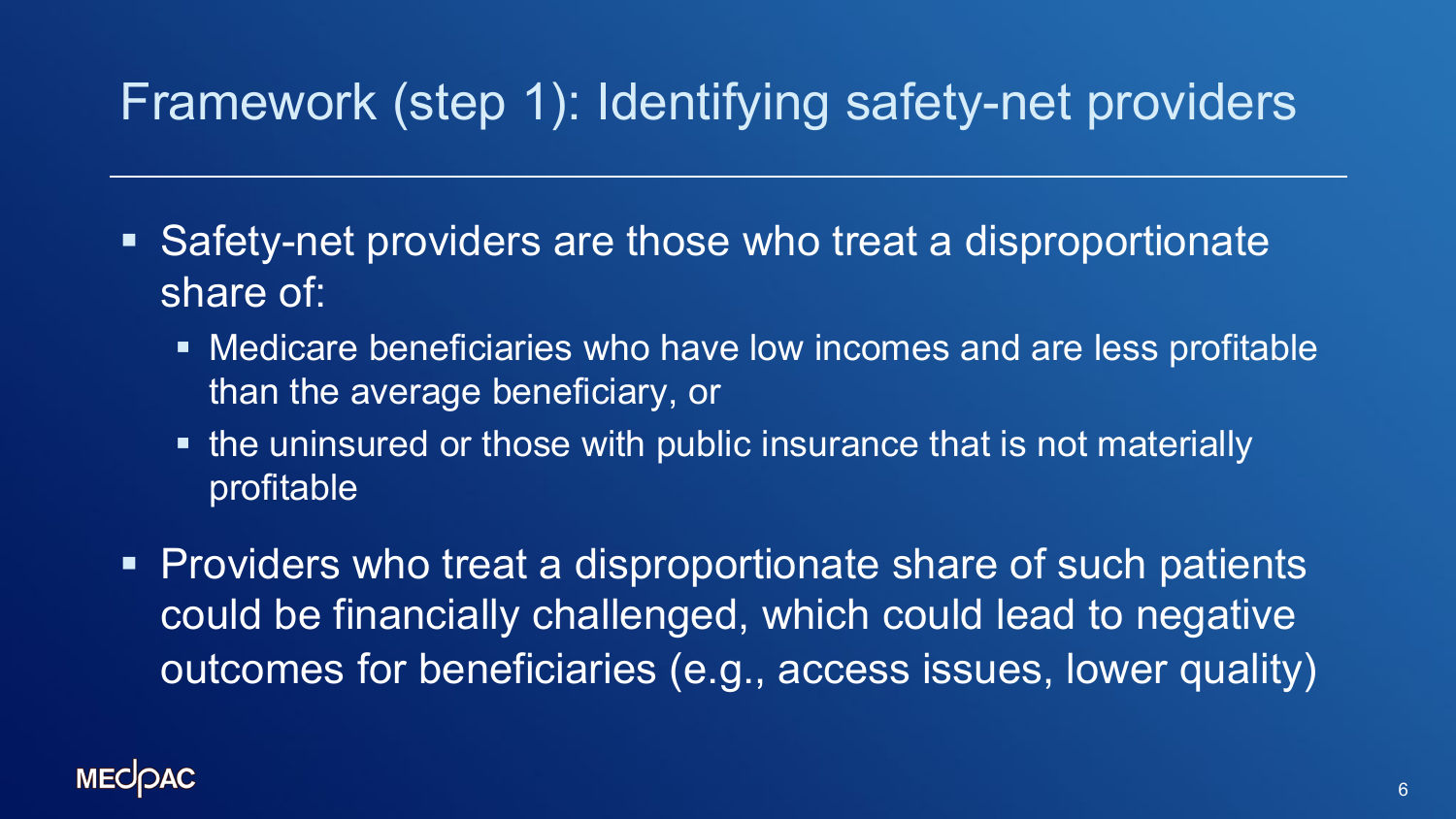## Framework (step 2): Deciding whether new Medicare funding is warranted to support safety-net providers

- Because Medicare faces substantial financial challenges, Medicare should only spend additional funds to support safety-net providers if:
	- There is a risk of negative effects on beneficiaries without new funding (e.g., access issues due to provider closures)
	- Medicare is not a materially profitable payer in the sector
	- Current Medicare payment adjustments cannot be redesigned to better support safety-net providers

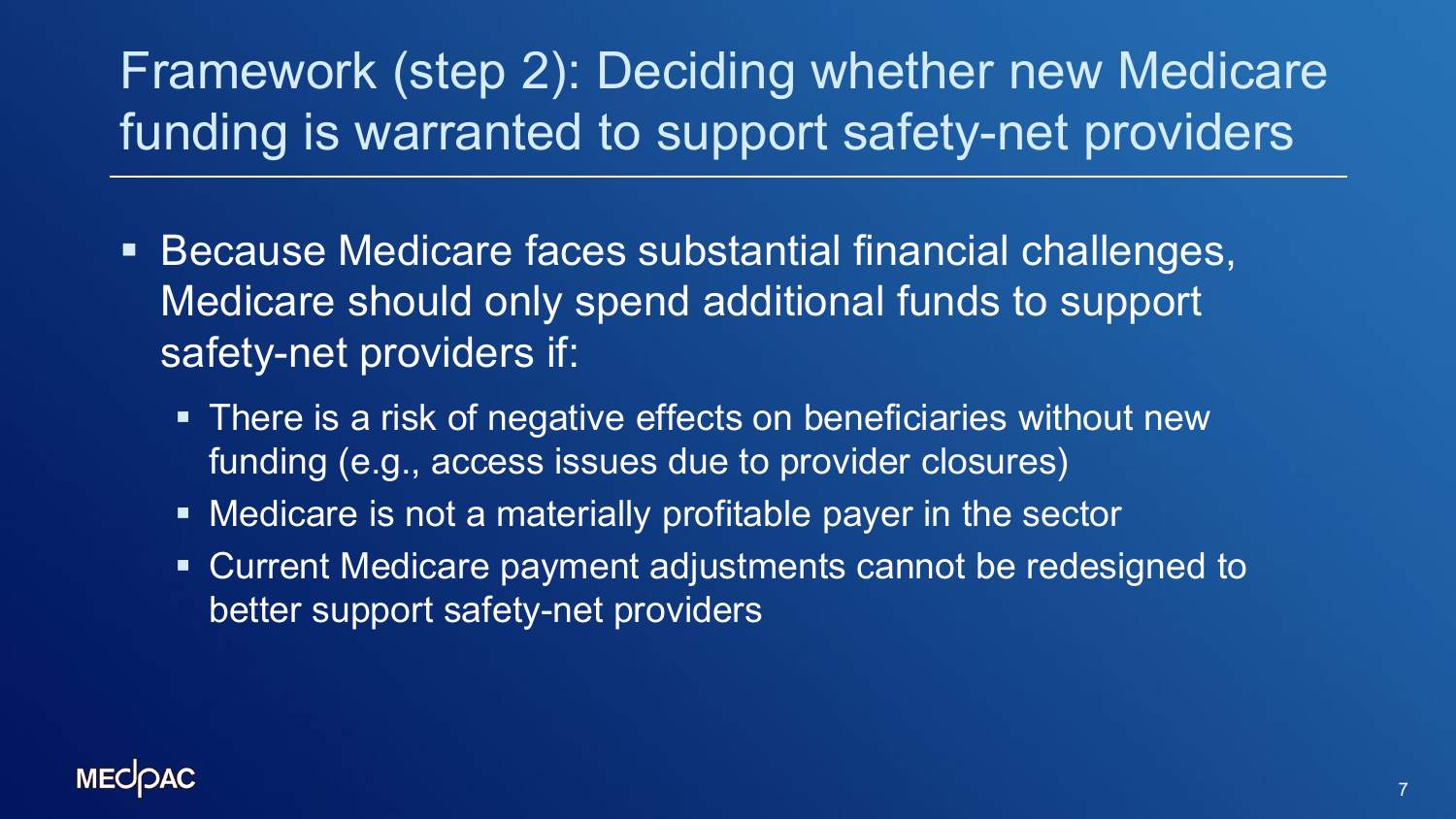#### Defining low-income beneficiaries

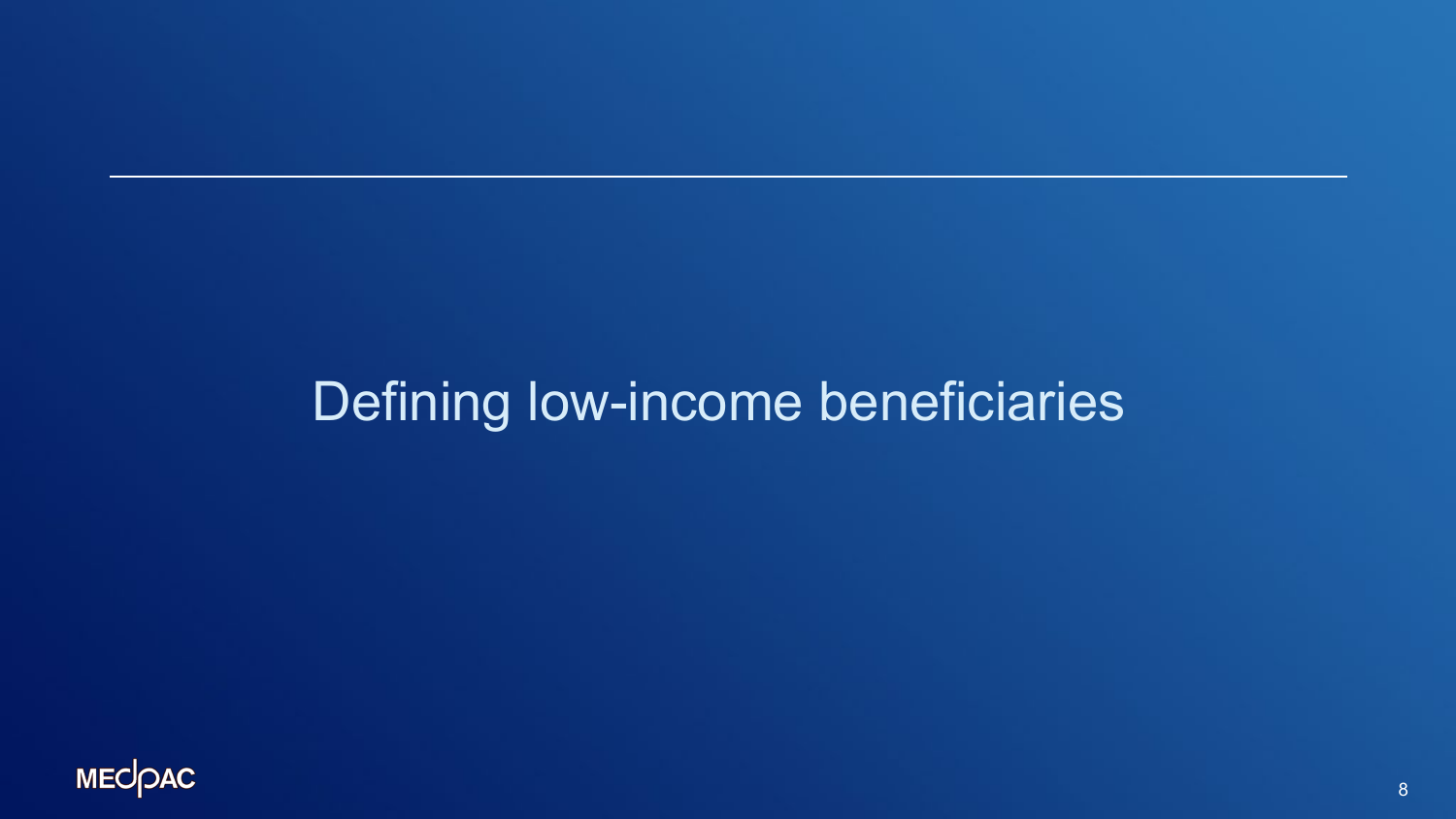#### Expanding definition of low-income beneficiaries to include all LIS beneficiaries

- **In November, we defined low-income Medicare beneficiaries as** those eligible for full Medicaid benefits
- I In response to commissioner feedback, we expanded our definition to include beneficiaries eligible for:
	- **Full Medicaid benefits,**
	- Partial Medicaid benefits, or
	- The Part D LIS
- Collectively, we refer to this population as "LIS beneficiaries"

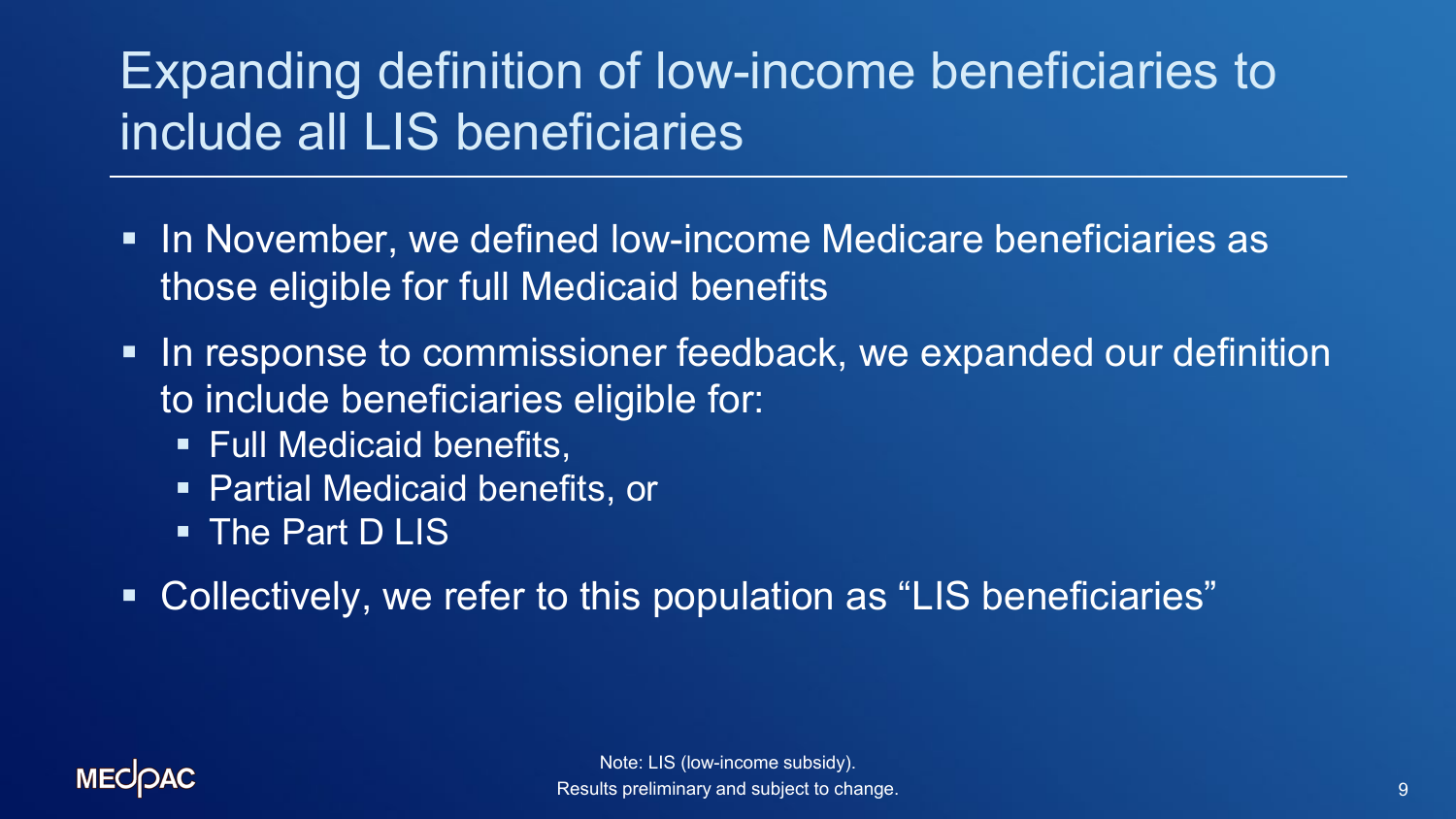#### LIS beneficiaries are more likely to be disabled and a racial minority compared with the full FFS population

- **In addition to having relatively low incomes, LIS beneficiaries** differed from the full Medicare FFS population in other regards, including being:
	- Three times as likely to be currently disabled (40% vs. 13%)
	- **Twice as likely to be Black (17% vs. 9%) or Hispanic (13% vs. 6%)**
	- Nearly three times as likely to have ESRD (3% vs. 1%)
	- **Slightly more likely to be female or live in a rural area**



Note: ESRD (end-stage renal disease), FFS (fee-for-service), LIS (low-income subsidy). Source: MedPAC analysis of 2020 enrollment data. Results preliminary and subject to change.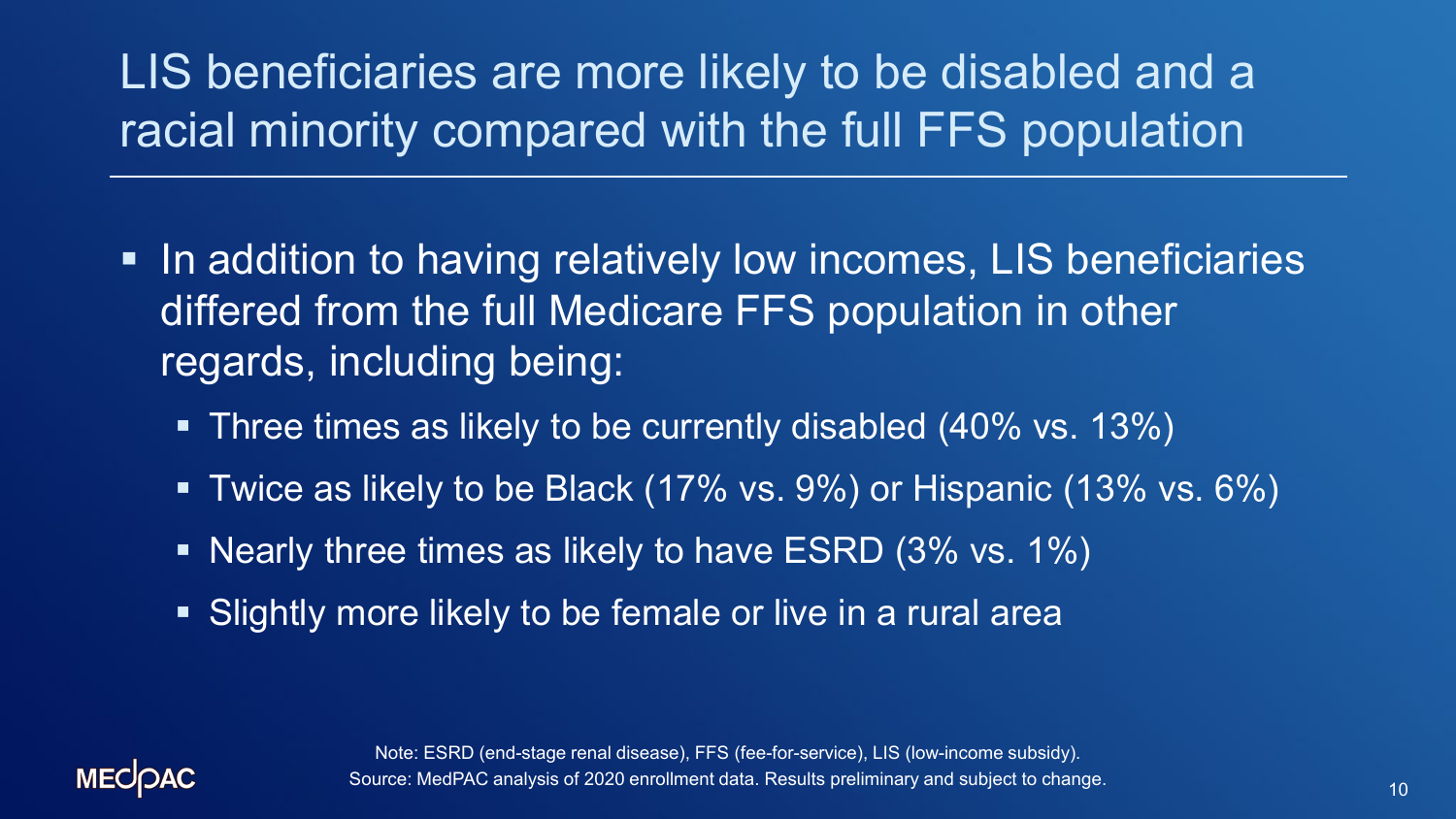# Using the LIS to define low-income beneficiaries narrows state variation and has additional benefits

- Expanding our low-income beneficiary definition reduced but did not eliminate variation across states
- **Some variation across states is appropriate and driven by** differences in the rates of beneficiaries living at or near the federal poverty level
- **If Identifying low-income beneficiaries using LIS eligibility has** additional benefits
	- **EXEC Less administrative burden**
	- **If funds are allocated based on treating LIS beneficiaries, providers would** have an incentive to make their patients aware of and help them enroll in Medicaid, MSPs, and the LIS

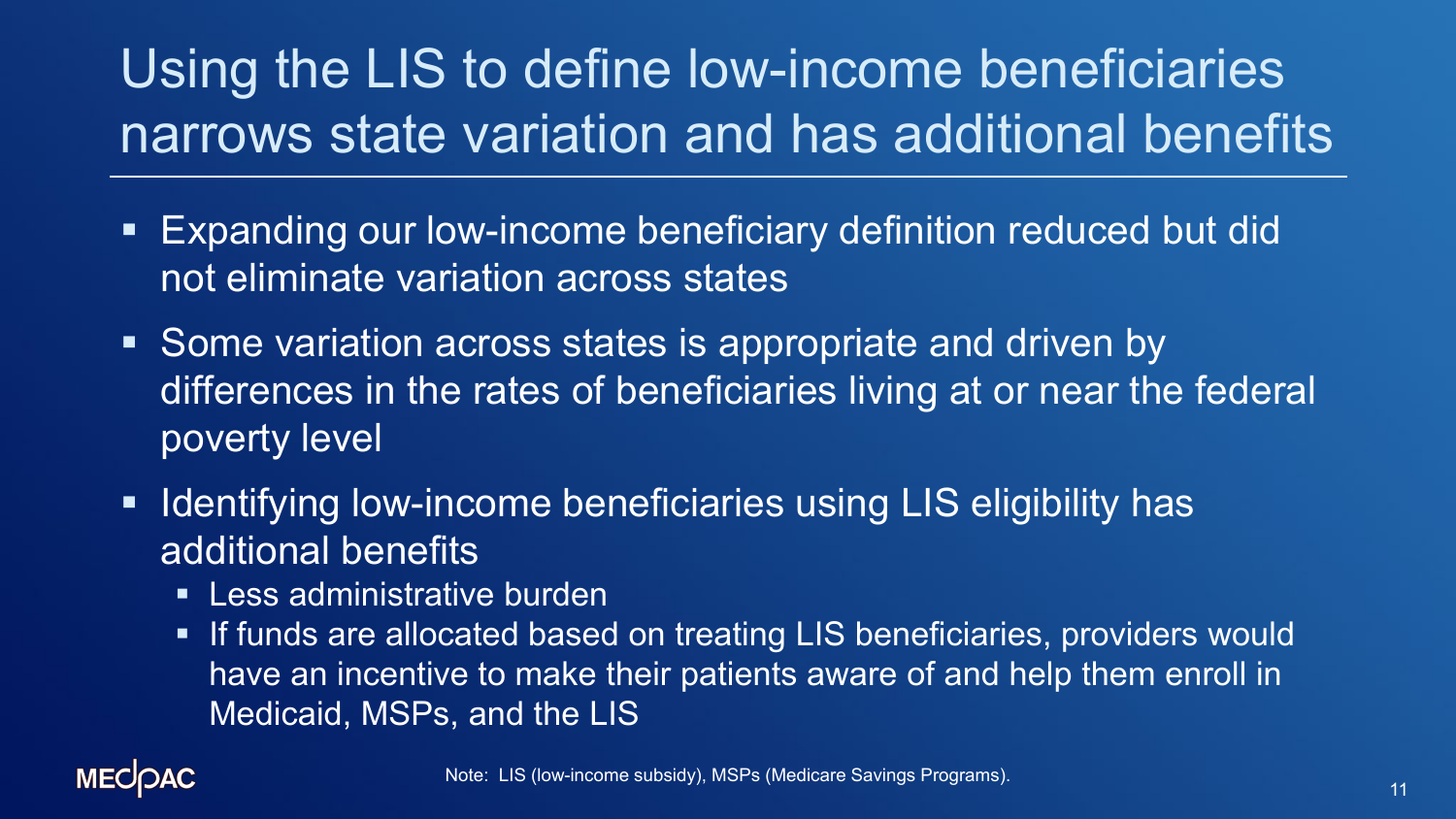# Illustrative example of applying our safety-net framework to hospitals

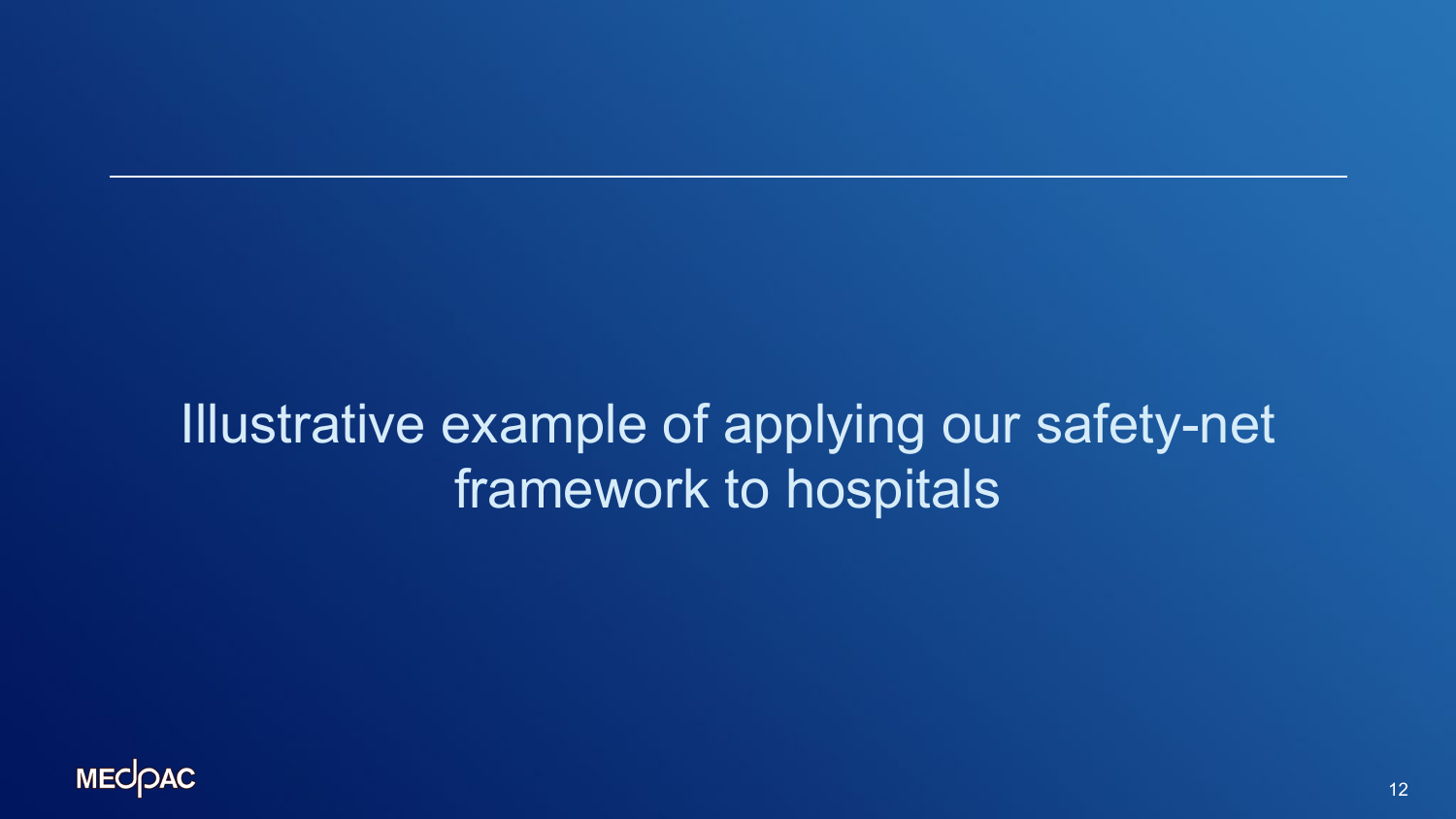# Safety-net framework (step 1): Identifying safetynet hospitals

- Certain hospitals serve a disproportionate share of LIS beneficiaries:
	- **Lowest**  $\frac{1}{4}$  **of hospitals: less than 25% of Medicare volume was for LIS** beneficiaries
	- **Highest**  $\frac{1}{4}$  **of hospitals: more than 40% of Medicare volume was for LIS** beneficiaries
- Low-income Medicare beneficiaries: Hospitals with higher shares of low-income beneficiaries tended to have higher risk-adjusted costs per discharge
- Payer mix: Hospitals with more uncompensated care and larger Medicare shares tend to have low non-Medicare margins



Note: DSH (disproportionate share hospital), LIS (low-income subsidy). Source: MedPAC analysis of hospital claims and cost report data. Data are preliminary and subject to change.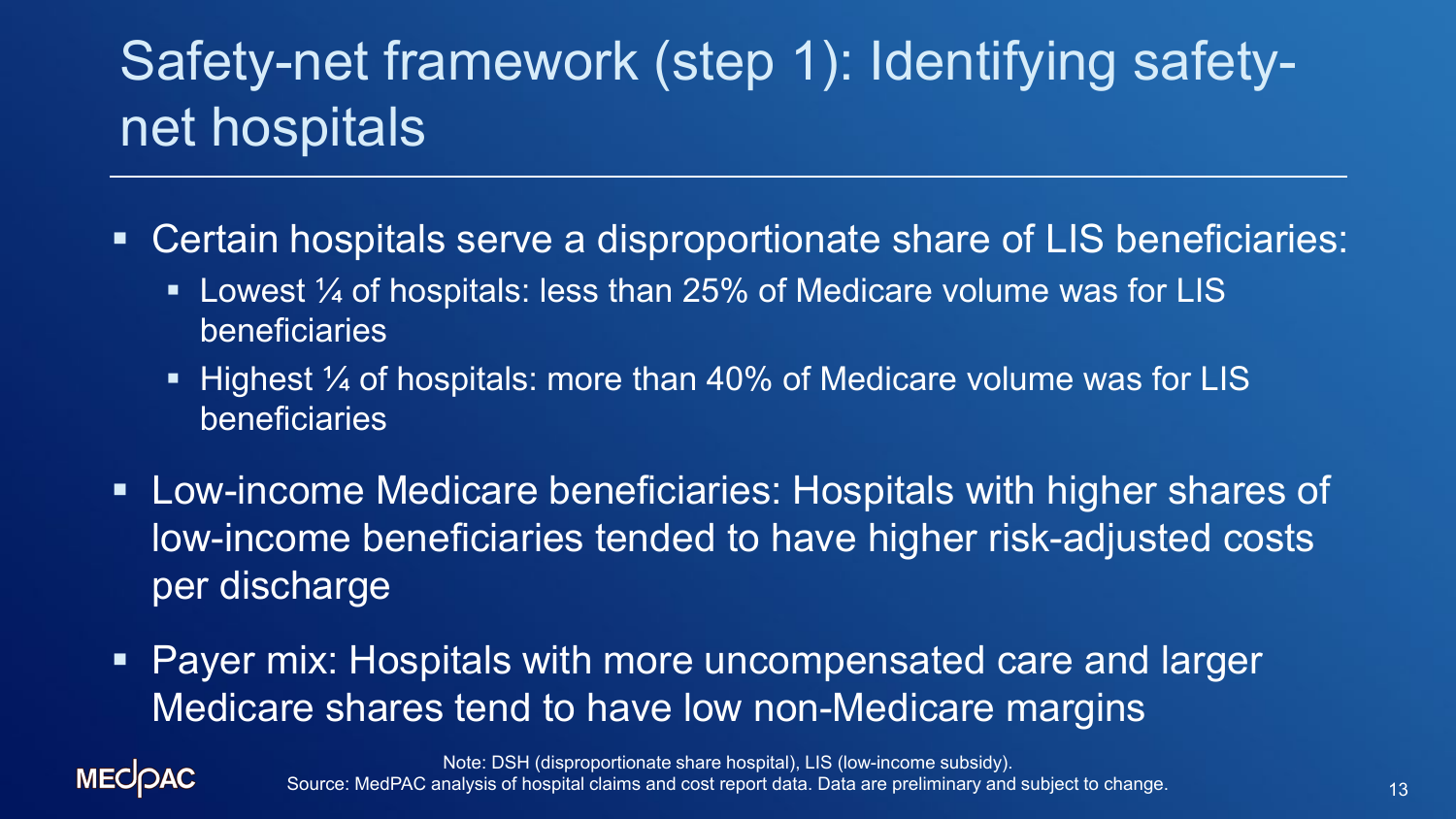### Safety-net framework (step 2): Deciding whether new Medicare funding is needed to support safety-net providers

- Hospital sector may merit additional safety-net funding, but reforms to current adjustments may be needed
	- Risk of negative outcomes: Elevated rate of closures among safety-net hospitals
	- Medicare is not a materially profitable payer in the sector: Medicare margins are negative, on average
	- **Design of current adjustments could be improved to provide** greater support to safety-net hospitals at risk of closure

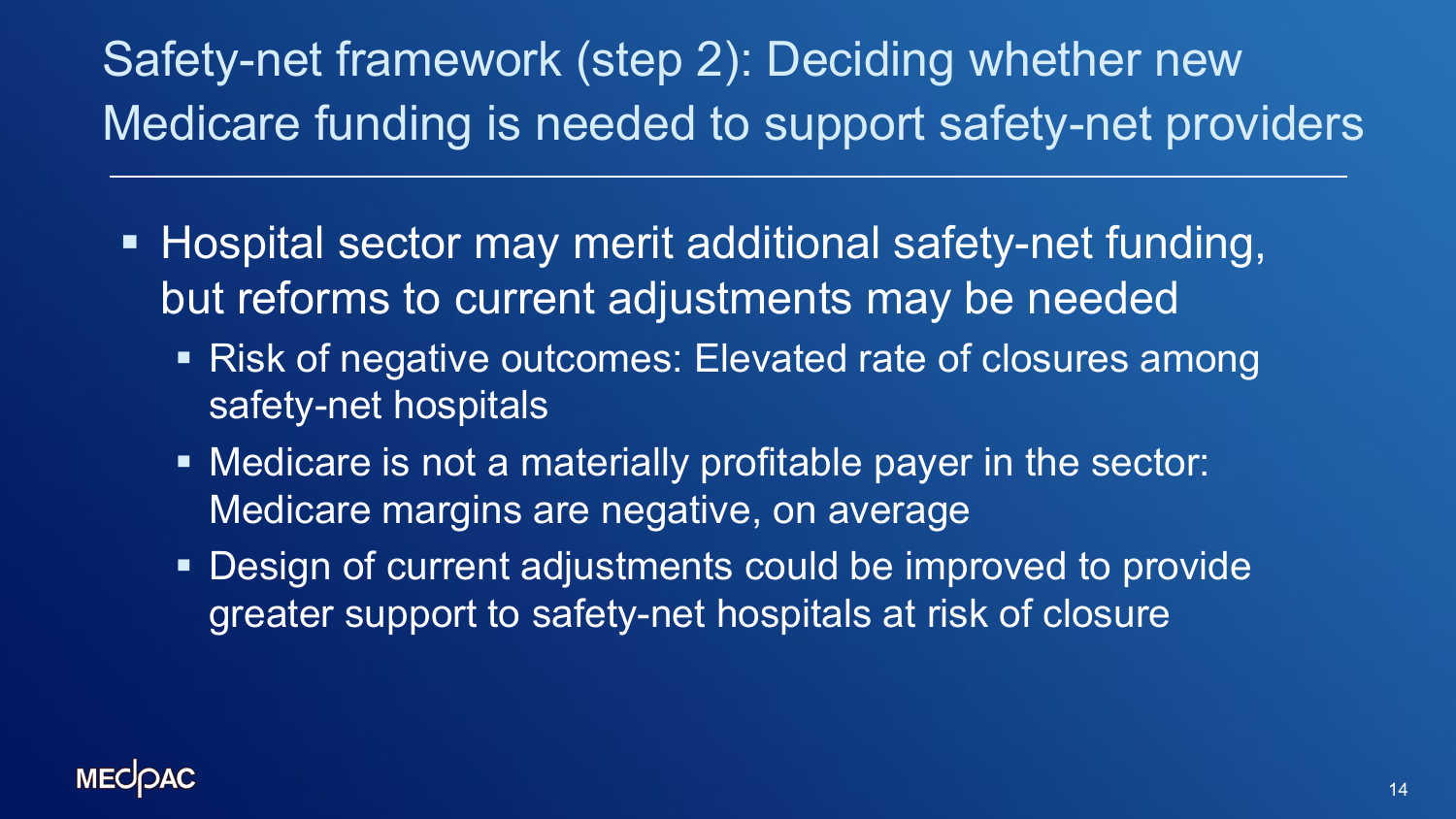Current safety-net payments to hospitals: DSH and uncompensated care payments

#### **- DSH eligibility**

- Medicaid share of patient days (excluding dual-eligible beneficiaries) plus SSI share of Medicare patient days must exceed 15%
- **Over 80% of hospitals meet the threshold**
- Substantial payments (~6% of FFS Medicare hospital payments)
	- **S3.5 billion in DSH payments**
	- \$7.2 billion in uncompensated care payments to DSH hospitals
		- FFS Medicare pays about 20% of DSH hospitals' uncompensated care costs

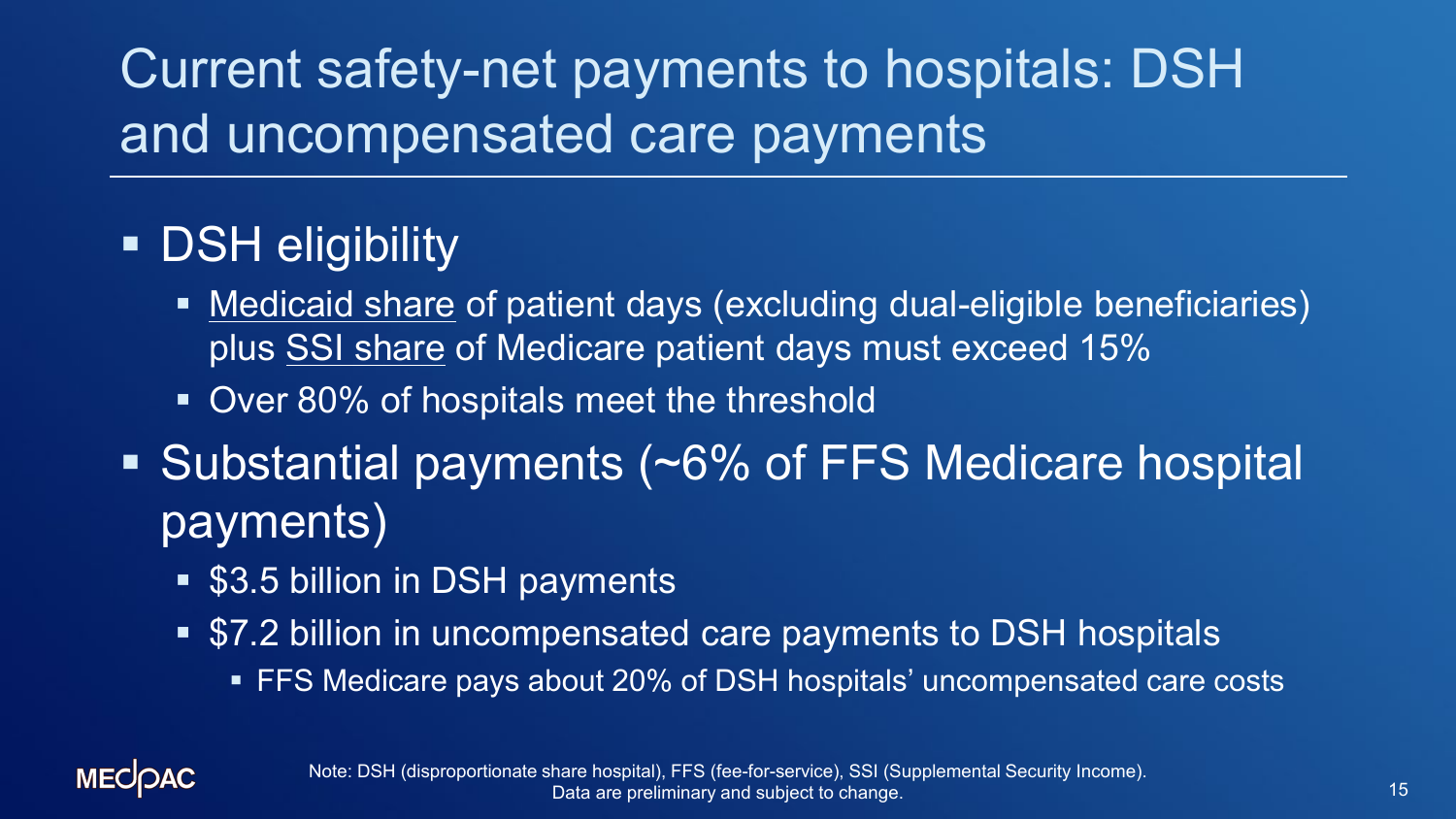#### Concerns with current DSH payments

- **DSH patient percentages are driven by Medicaid** shares and are negatively correlated with Medicare shares
	- **Medicare indirectly subsidizes Medicaid**
	- **High Medicare share hospitals at a disadvantage**
- **DSH payments are inpatient-centric**

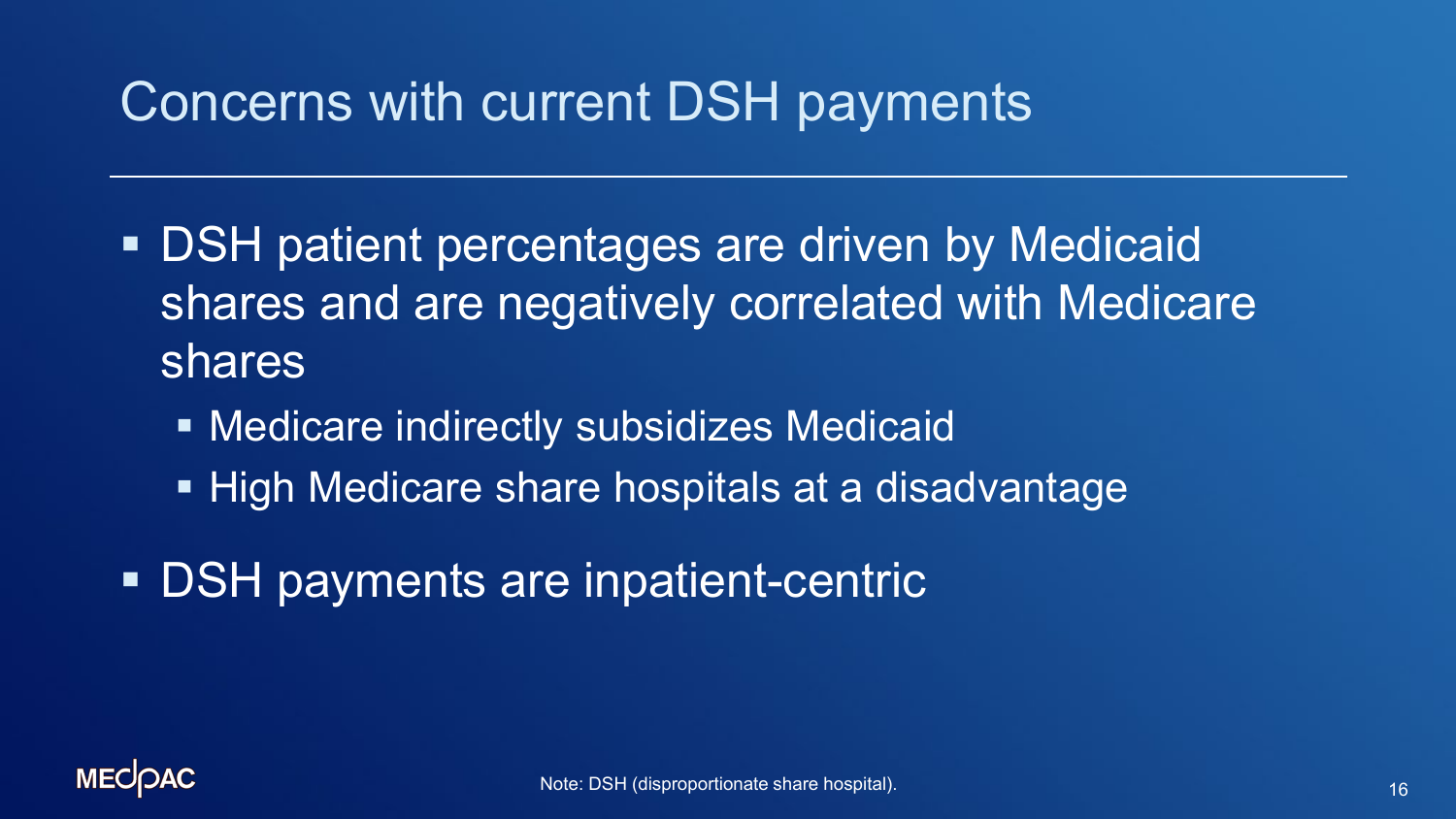# Concern with current uncompensated care payments: Lack of focus on safety-net hospitals



Source: MedPAC analysis of CMS supplemental DSH files.



Note: DSH (disproportionate share hospital). Data are preliminary and subject to change.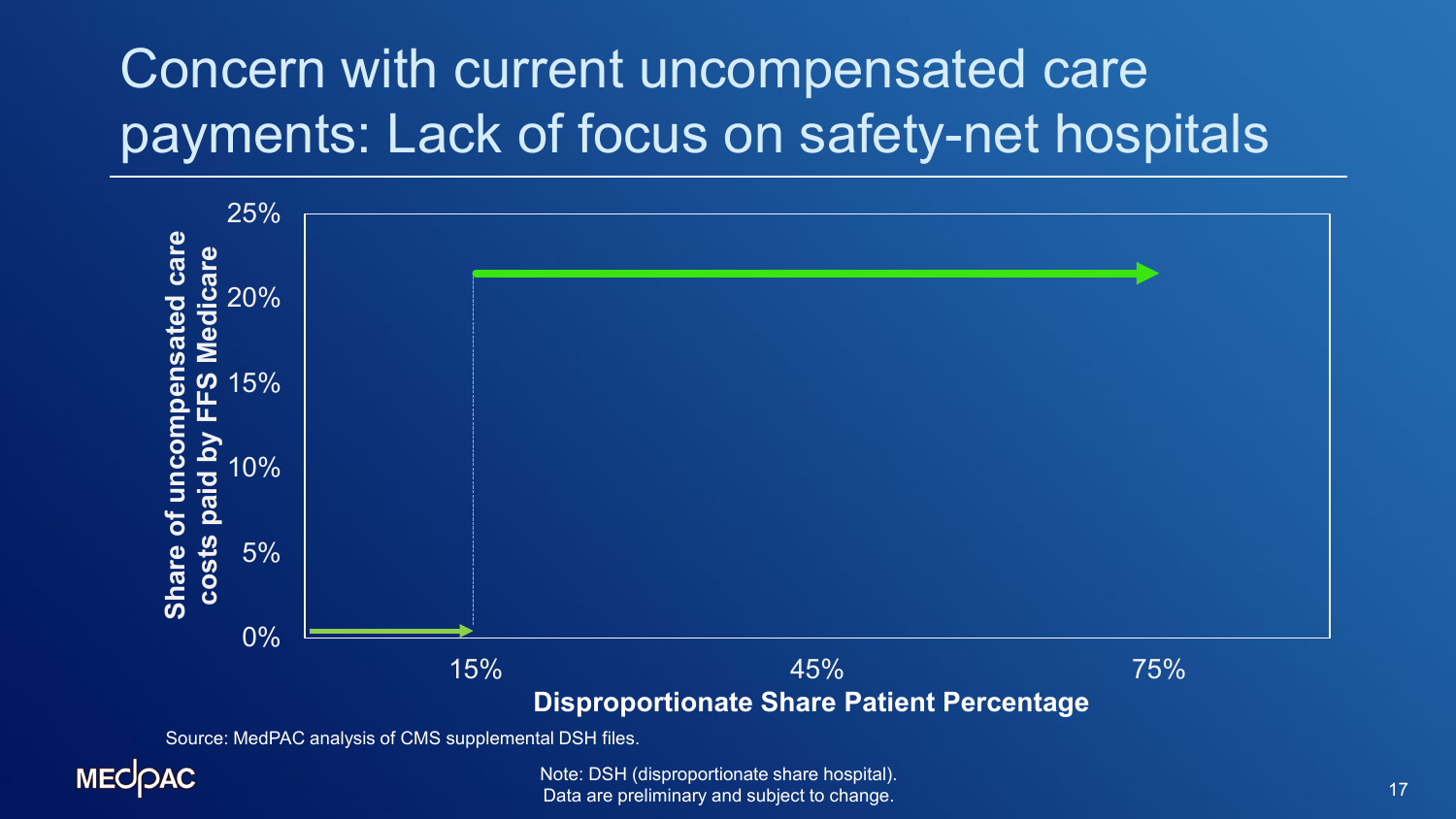# Safety-Net Index: An alternative mechanism for supporting safety-net hospitals

- Computed in this illustrative example as:
	- **LIS share of beneficiaries, plus**
	- Uncompensated care costs as a share of revenue, plus
	- **One half the Medicare share of inpatient days**
- **Includes Medicare shares to recognize the reduced** profitability of Medicare since DSH was enacted
- **Illustrative example of an SNI that increases SNI payment** adjustments from the 5<sup>th</sup> percentile of the SNI distribution to the 99<sup>th</sup> percentile

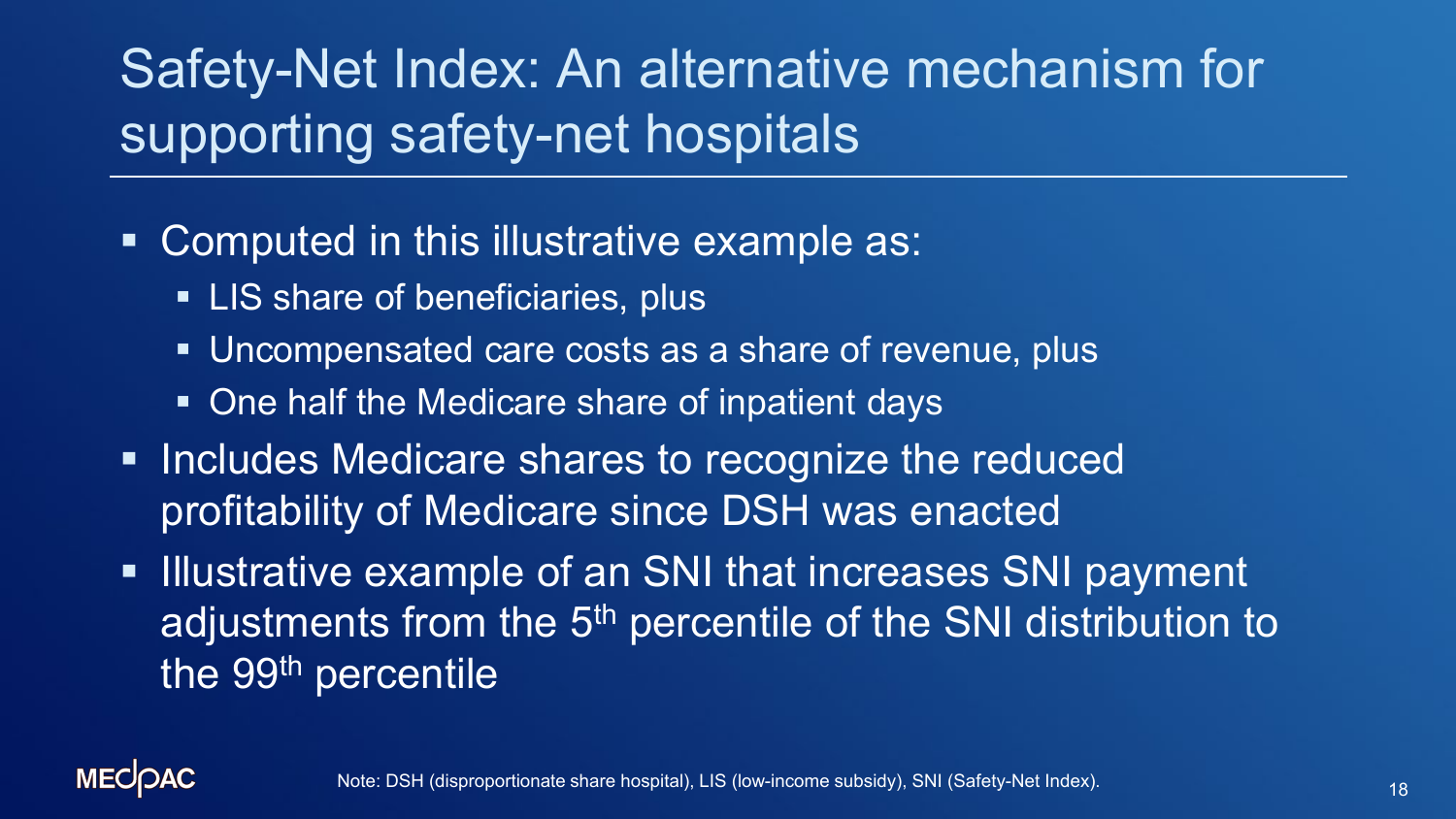# Illustrative example of how Medicare add-on payments could increase as SNI increases





Note: DSH (disproportionate share hospital), (SNI) Safety-Net Index. Data are preliminary and subject to change.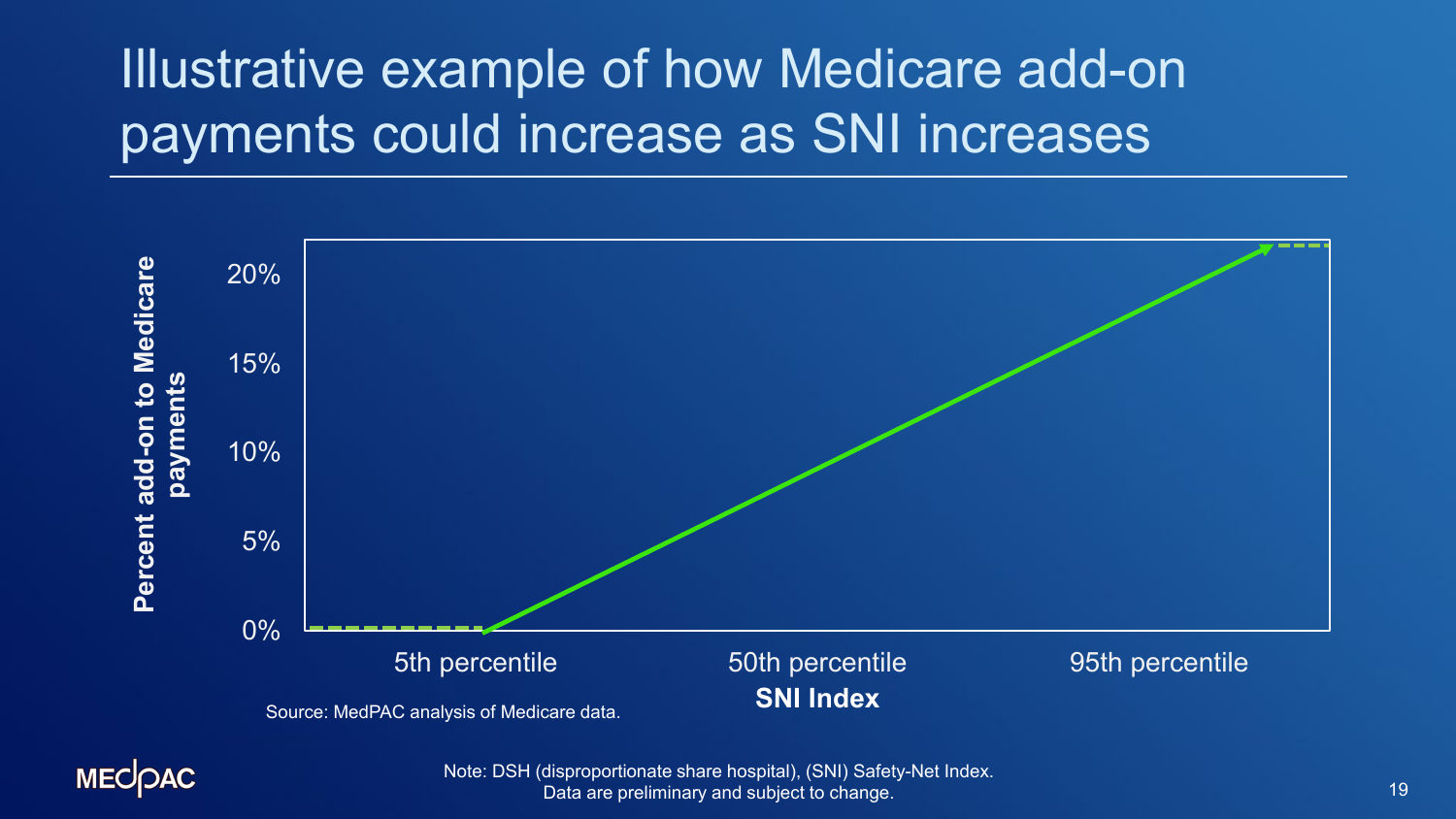# Comparing current safety-net payments to the SNI

|                                                      | <b>DSH</b>                         | Uncompensated<br>care payments | <b>SNI</b>                                                          |
|------------------------------------------------------|------------------------------------|--------------------------------|---------------------------------------------------------------------|
| Spending                                             | $$3.5$ billion                     | \$7.2 billion                  | \$10.7 billion                                                      |
| <b>Driving factors</b>                               | Medicaid days,<br><b>SSI share</b> | Uncompensated<br>care costs*   | LIS share, Medicare<br>share of days, cost of<br>uncompensated care |
| <b>Add-on to Medicare</b><br>payments                | Yes.<br>Inpatient only             | <b>No</b>                      | Yes. Inpatient and<br>outpatient                                    |
| Higher add-ons as low-<br>income share<br>increases? | <b>Yes</b>                         | <b>No</b>                      | <b>Yes</b>                                                          |



\*Notes: Hospitals must meet a minimum DSH percentage, but over 80% of hospitals meet this threshold. DSH (disproportionate share hospital), LIS (low-income subsidy), SSI (Supplemental Security Income).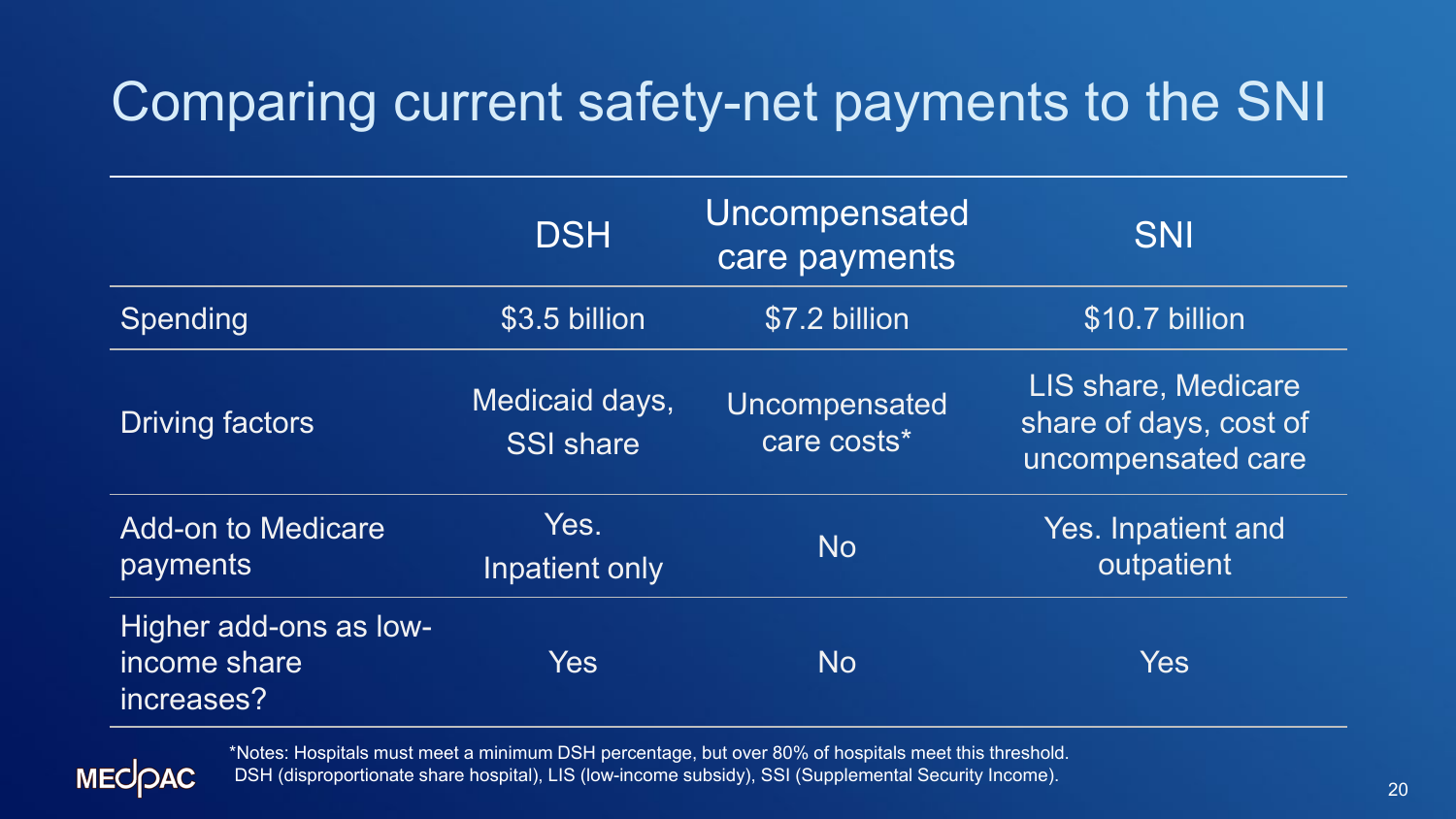# SNI redirects funds toward hospitals that have larger Medicare shares and a higher risk of closure

|                                  | <b>Lowest DSH</b><br>quartile | 2 <sup>nd</sup> DSH<br>quartile | 3rd DSH<br>quartile | <b>Highest DSH</b><br>quartile |
|----------------------------------|-------------------------------|---------------------------------|---------------------|--------------------------------|
| Percent closed 2016-April 2020   | 17                            | 1.0                             | 1.3                 | 2.1                            |
| Medicare share of inpatient days | 64%                           | 62%                             | 57%                 | 47%                            |

|                                  | Lowest SNI<br>quartile | 2 <sup>nd</sup> SNI<br>quartile | 3rd SNI<br>quartile | <b>Highest SNI</b><br>quartile |
|----------------------------------|------------------------|---------------------------------|---------------------|--------------------------------|
| Percent closed 2016-April 2020   | $(1)$ . 1              | 0.4                             | 2.3                 | 3.3                            |
| Medicare share of inpatient days | 51%                    | 58%                             | 61%                 | 58%                            |

Note: DSH (disproportionate share hospital), SNI (Safety-Net Index).

Source: MedPAC analysis of 2016 cost report data and 2016 to 2020 closure data. Data are preliminary and subject to change.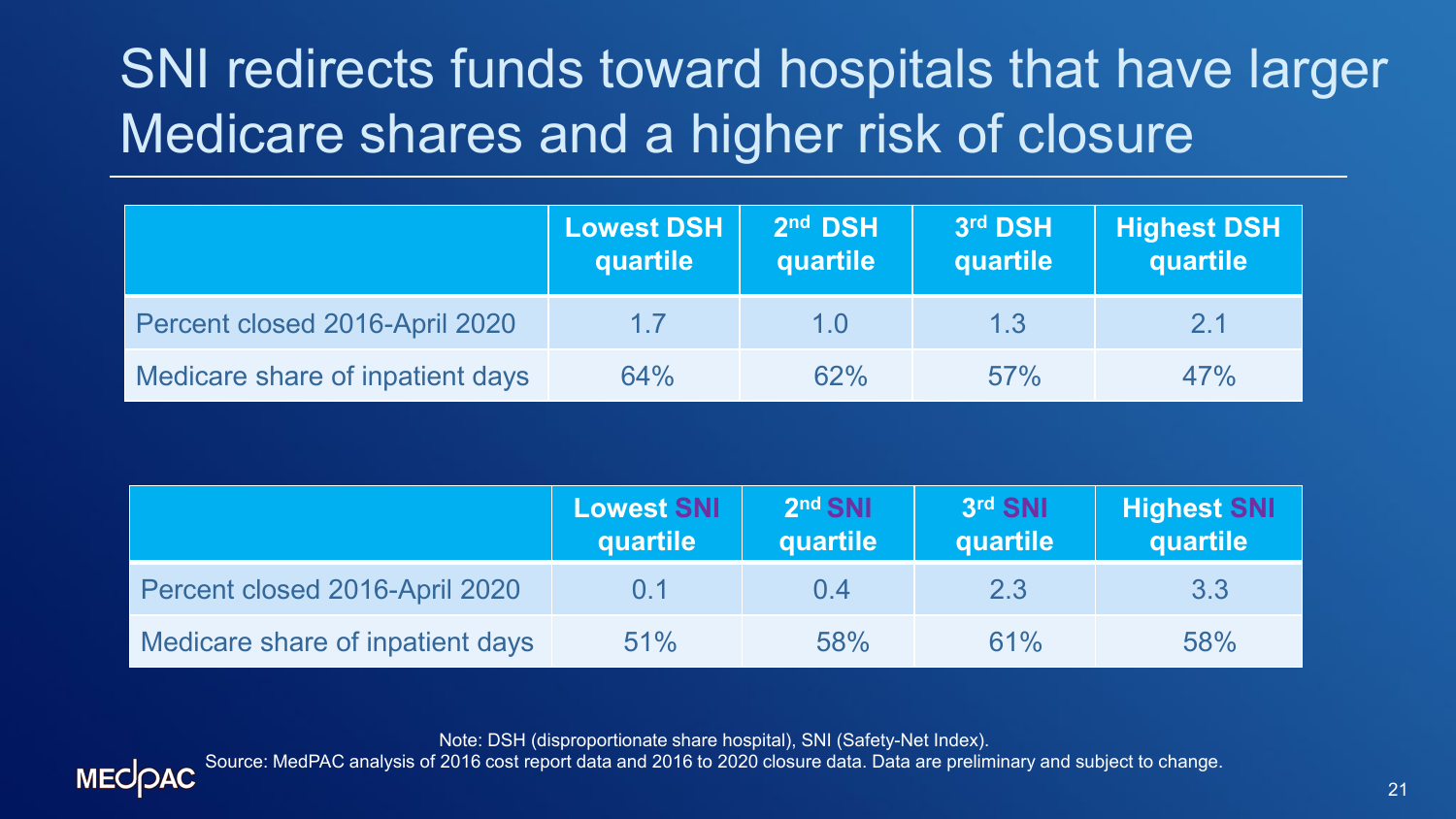# Illustrative example: SNI may improve support for low-margin hospitals

|                                                                            | <b>Lowest SNI</b><br>quartile | 2 <sup>nd</sup> SNI<br>quartile | 3rd SNI<br>quartile | <b>Highest SNI</b><br>quartile |
|----------------------------------------------------------------------------|-------------------------------|---------------------------------|---------------------|--------------------------------|
| Medicare margin 2016                                                       | $-13$                         | $-10$                           | $-6$                | $-2$                           |
| <b>Simulated Medicare margin if SNI</b><br>replaced DSH/uncompensated care | $-15$                         | $-10$                           |                     |                                |
| All-payer (total) margin (2016)                                            | 8                             | 6                               | 3                   |                                |
| Simulated total margin if SNI<br>replaced DSH/uncompensated care           |                               | 6                               | 4                   |                                |

Source: MedPAC analysis of cost report and closure data.

Note: DSH (disproportionate share hospital), SNI (Safety-Net Index). Quartiles are based on DSH patient percentages from 2015. We sort hospitals into quartiles using 2015 data and examine outcomes (margins and closures) from subsequent years to determine the extent to which DSH patient percentages can predict these future outcomes.

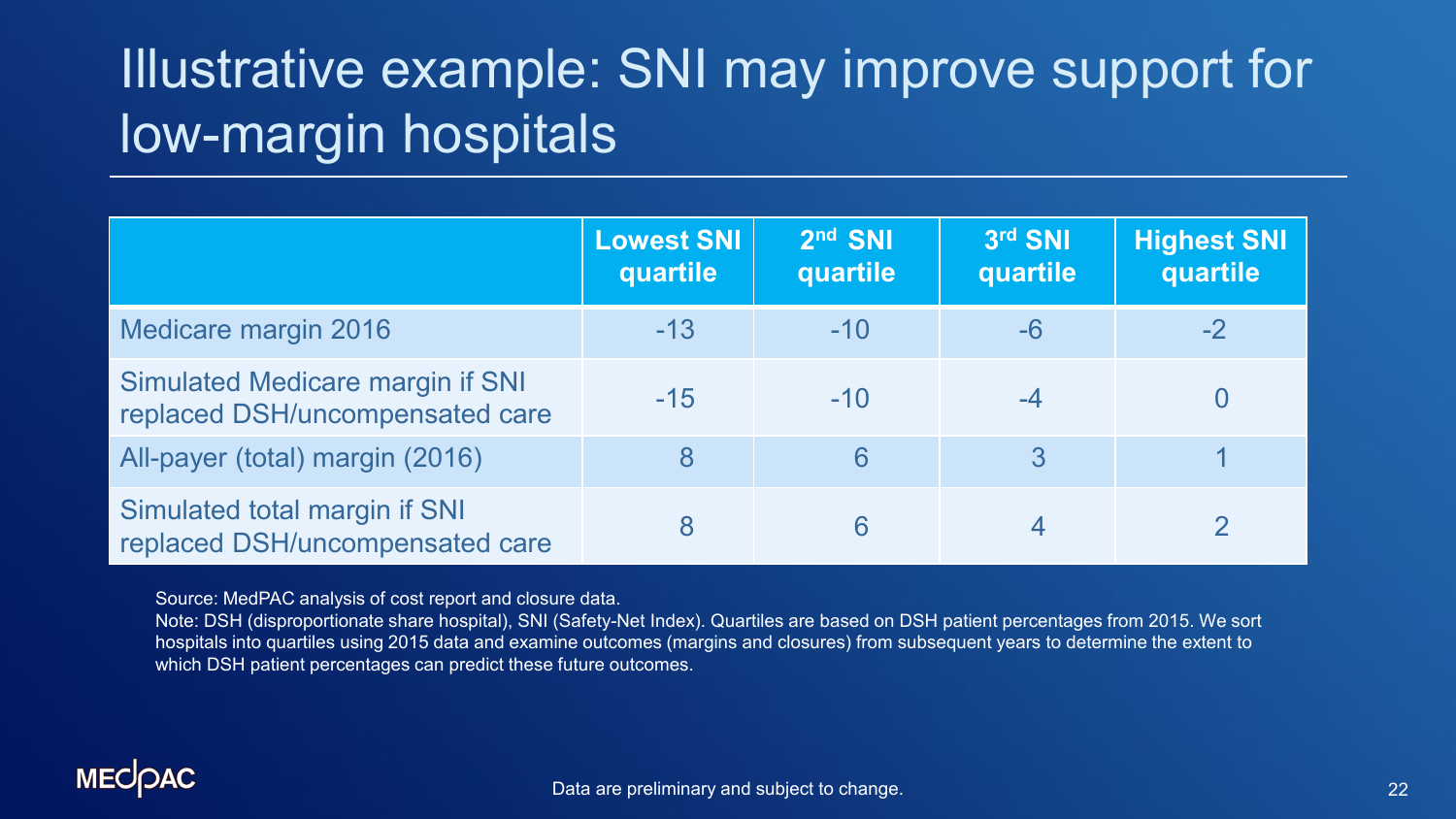

- Using LIS eligibility to define low-income beneficiaries helps address variation due to states' Medicaid polices and could encourage greater enrollment in MSPs and the LIS
- Current Medicare DSH and uncompensated care payments are an imperfect way to support safety-net hospitals
	- DSH patient percentages are negatively correlated with Medicare shares
	- **DSH** is inpatient-centric
	- Uncompensated care payments are not highly focused on safety-net hospitals
- SNI may better support safety-net hospitals with high Medicare shares

#### **MECOAC**